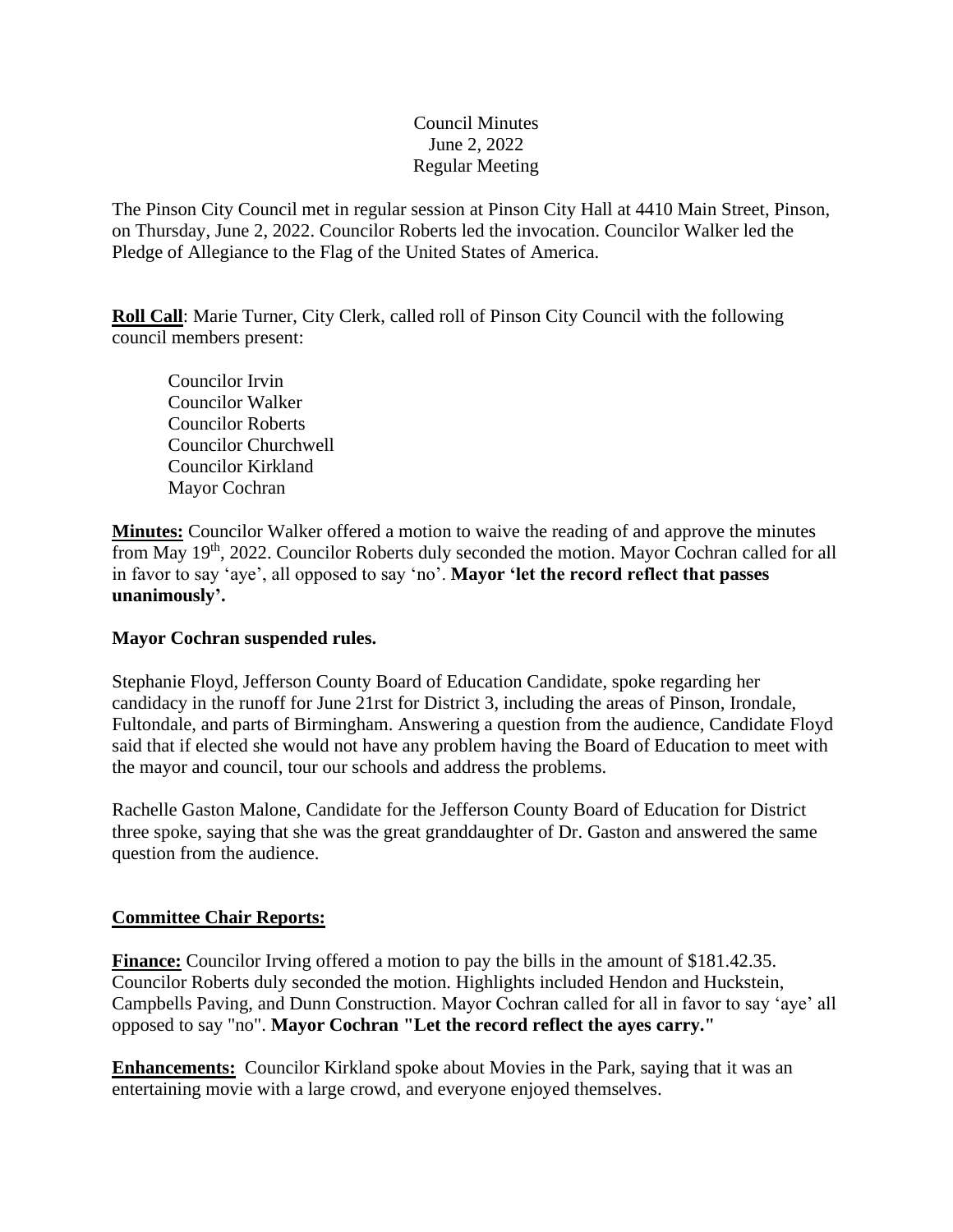Matt Nixon, Director of Park and Recreation, announced that the next movie would be held on 6/10 and it would be *Encanto*, with snacks provided by Solid Rock Church.

Councilor Churchwell mentioned that he enjoyed the movie and that it was a big crowd, probably the best they had had and thanked First Baptist Church of Pinson for their sponsorship.

## **Planning and Zoning: Mayor Cochran opened the Public Hearing regarding 6639 Country View Drive, 6835 Bradshaw Lane, and 7120 Arnold Lane.** There was no one present to speak for or against. **Mayor Cochran closed the Public Hearing.**

Councilor Kirkland offered and ordinance regarding the post annexation rezoning of 6639 Country View Drive, 6835 Bradshaw Lane, and 7120 Arnold Lane. Councilor Roberts duly seconded the motion. Mayor Cochran called for unanimous consent to consider with the following results: Councilor Irvin -yes, Councilor Walker-yes, Councilor Roberts-yes, Councilor Churchwell-yes, Councilor Kirkland-yes, Mayor Cochran-yes. Mayor Cochran '**let the record reflect that unanimous consent passes'.** Mayor Cochran called for any discussion. Seeing none, Mayor Cochran called for a roll call vote with the following results: Councilor Irvin -yes, Councilor Walker-yes, Councilor Roberts-yes, Councilor Churchwell-yes, Councilor Kirklandyes, Mayor Cochran-yes. Mayor Cochran **'let the record reflect that passed unanimously as Ordinance 2022-11.**

**Mayor's Report:** Mayor Cochran opened a discussion about the Centennial Celebration on August 13 from 10 AM to 4 PM, mentioning that he would like the Centennial Celebration to include the Rock School Reunion, which includes inviting the governor.

# **Mayor Cochran suspended rules.**

Allison Scanlon spoke about the upcoming evening, Tom Baily's book will be reprinted and will be there to sign copies.

# **Mayor Cochran reinstated rules.**

Councilor Roberts offered a motion to approve the budget for \$15,000.00 for the Centennial Celebration Event. Councilor Churchwell duly seconded the motion. Mayor Cochran called for any discussion. Seeing none, Mayor Cochran called for all in favor to say 'aye', all opposed to say 'no'. **Mayor Cochran, 'let the record reflect that passed unanimously'.**

**New Business:** Councilor Churchwell offered a motion to approve Christmas decoration for Bicentennial and Triangle Parks in the amount of \$26,000. Councilor Walker duly seconded the motion. Mayor Cochran called for any discussion. Seeing none, Mayor Cochran called for all in favor to say 'aye', all opposed to say 'no'. Mayor Cochran, '**let the record reflect the motion passed unanimously'**

Mayor Cochran announced a work session on June 8<sup>th</sup>, 2022, at 6 PM to discuss a resolution to establish the position of Recreation Director.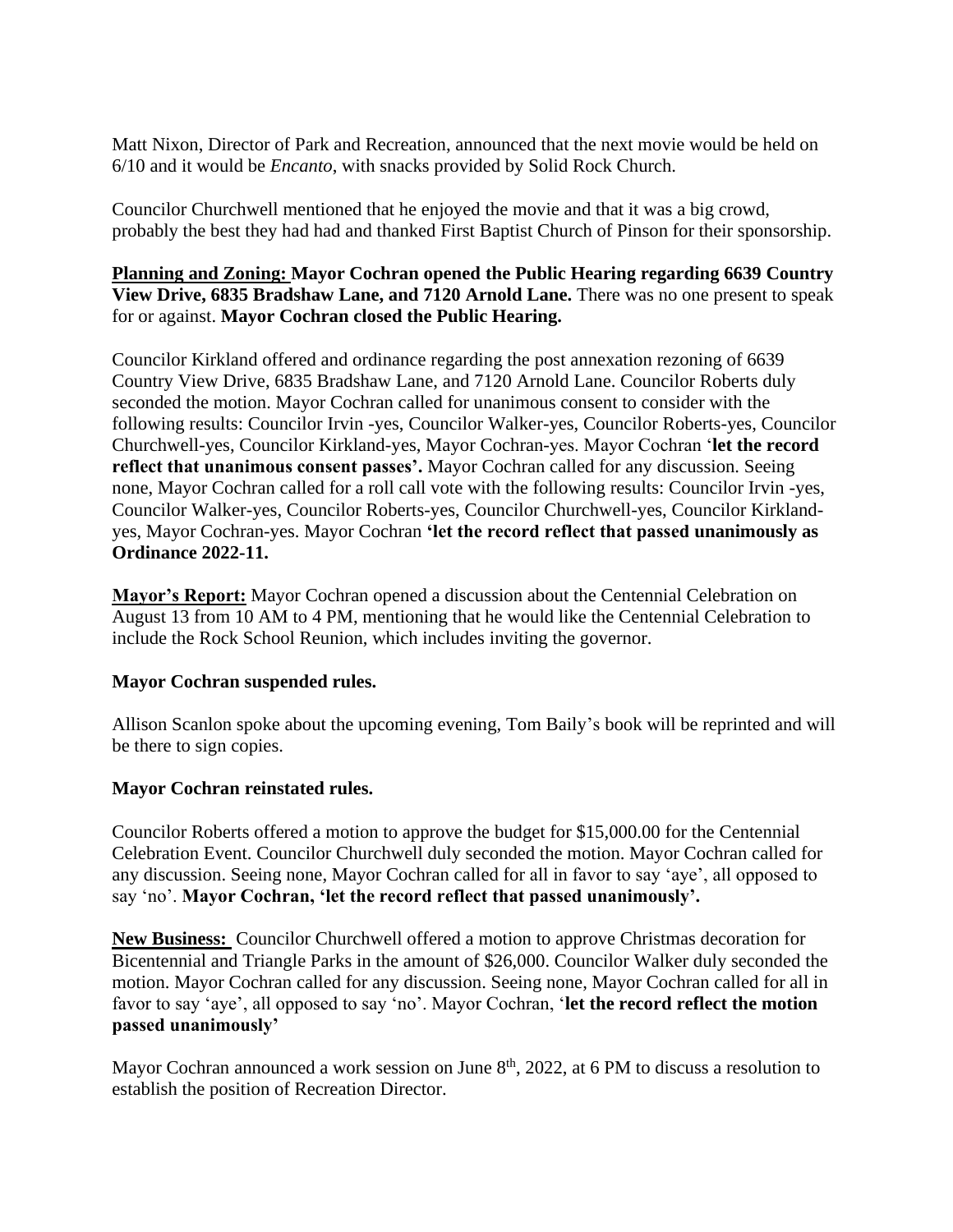Mayor Cochran announced Trade Days on Saturday June 4, 2022, from 10:00 – 2:00.

Allison Scanlan, Director, Pinson Public Library, announced the Summer Reading Program Kickoff Saturday from 2:00-4:00, mentioning that signup was available online or in person, mentioning that there will be over sixty events in fifty-seven days.

Matt Nixon, Pinson Park and Recreation Director, announced Pinson 8U and 12U softball and 6u, 8U, and 12U Baseball were moving into all stars and wished them luck as they traveled. Director Nixon also mentioned that Adult Coed Softball games are happening on Sundays, 3 PM to 5 PM.

#### **Public Comment: Mayor Cochran opened the floor for public comment.**

Seeing none, Mayor Cochran asked for a motion to adjourn.

Councilor Walker offered a motion to adjourn. Councilor Churchwell duly seconded the motion.

Mayor Cochran, 'all in favor say aye; all opposed say 'no'. Mayor Cochran **'let the record reflect the ayes carry we are adjourned'.** 

Adjourned at 7:42

Respectfully submitted, Marie Turner, City Clerk